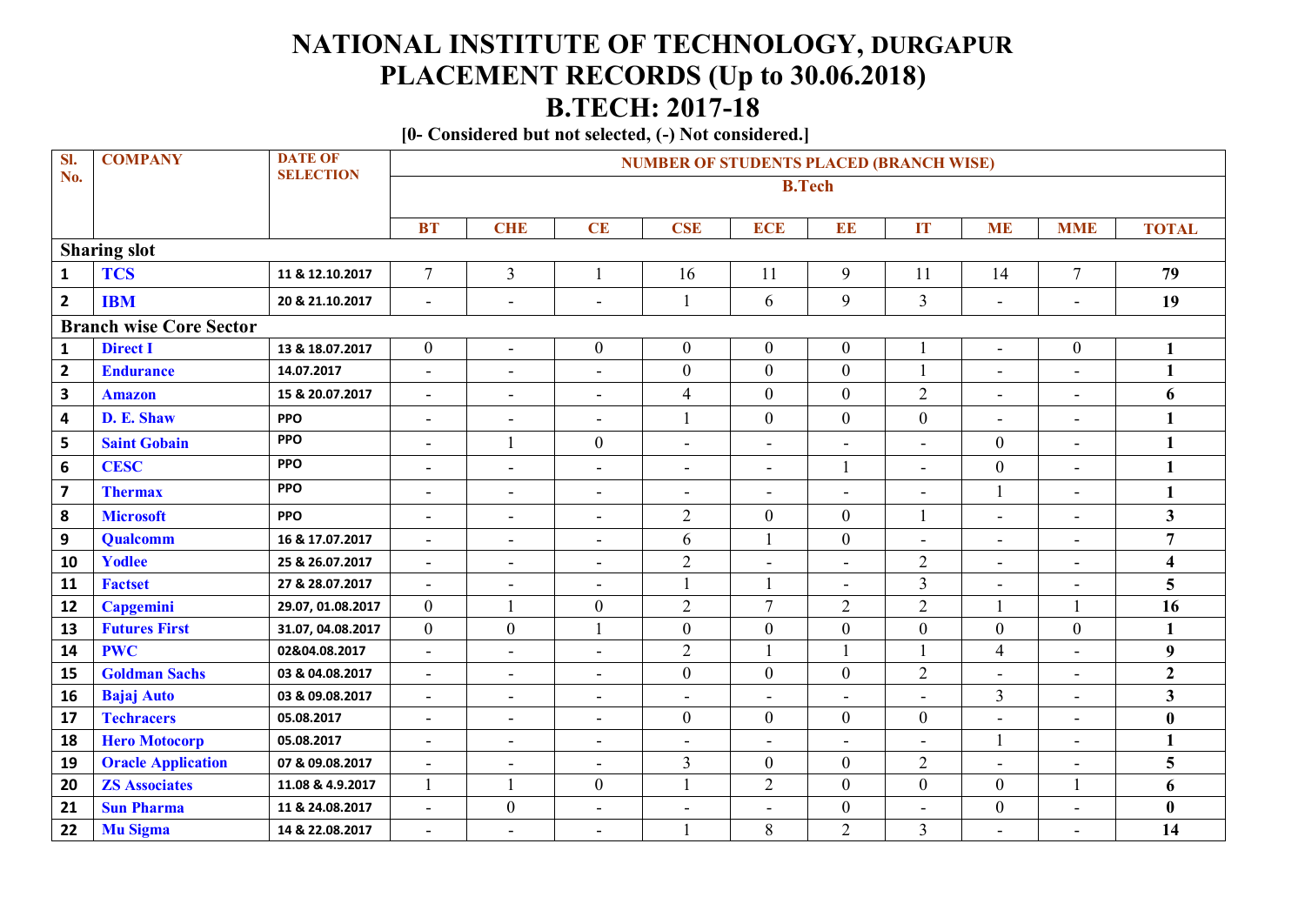| SI. | <b>COMPANY</b>             | <b>DATE OF</b>   | <b>NUMBER OF STUDENTS PLACED (BRANCH WISE)</b> |                              |                          |                          |                          |                          |                          |                          |                              |                         |  |
|-----|----------------------------|------------------|------------------------------------------------|------------------------------|--------------------------|--------------------------|--------------------------|--------------------------|--------------------------|--------------------------|------------------------------|-------------------------|--|
| No. |                            | <b>SELECTION</b> | <b>B.Tech</b>                                  |                              |                          |                          |                          |                          |                          |                          |                              |                         |  |
|     |                            |                  | <b>BT</b>                                      | <b>CHE</b>                   | CE                       | <b>CSE</b>               | <b>ECE</b>               | EE                       | IT                       | <b>ME</b>                | <b>MME</b>                   | <b>TOTAL</b>            |  |
| 23  | <b>Tata Metaliks</b>       | 16 & 17.08.2017  | $\blacksquare$                                 | $\blacksquare$               | $\overline{\phantom{a}}$ | $\sim$                   | $\blacksquare$           | $\mathbf{1}$             | ä,                       | $\overline{0}$           | $\mathbf{0}$                 | 1                       |  |
| 24  | Shapoorji Pallonji         | 21.08.2017       | $\overline{\phantom{0}}$                       | Ē,                           |                          | $\sim$                   |                          | $\overline{\phantom{a}}$ | $\overline{a}$           | $\blacksquare$           | $\blacksquare$               | 1                       |  |
| 25  | <b>Larsen &amp; Toubro</b> | 21 & 23.08.2017  | $\blacksquare$                                 | $\overline{3}$               | 3                        | $\overline{\phantom{a}}$ |                          | $\overline{2}$           | $\blacksquare$           | 11                       | $\overline{\phantom{a}}$     | 20                      |  |
| 26  | <b>Intellect Design</b>    | 24.08.2017       | ۰                                              | $\blacksquare$               | $\overline{\phantom{a}}$ | 6                        | $\overline{\phantom{a}}$ | $\blacksquare$           | 3                        | $\blacksquare$           | $\overline{\phantom{a}}$     | 9                       |  |
| 27  | <b>MAQ Software</b>        | 24.08& 5.9.2017  | ۰                                              | ۰                            |                          | $\overline{2}$           |                          | $\overline{a}$           | $\sqrt{2}$               | $\overline{\phantom{a}}$ | $\overline{a}$               | $\overline{\mathbf{4}}$ |  |
| 28  | <b>Tredence</b>            | 28 & 29.08.2017  | $\mathbf{0}$                                   | 1                            | 1                        | $\boldsymbol{0}$         | $\boldsymbol{0}$         | $\boldsymbol{0}$         | $\boldsymbol{0}$         | $\mathbf{1}$             | $\boldsymbol{0}$             | $\overline{\mathbf{3}}$ |  |
| 29  | <b>L&amp;T ECC</b>         | 29 & 30.08.2017  | ÷,                                             | $\blacksquare$               | 16                       | $\overline{3}$           | $\boldsymbol{0}$         | $\overline{7}$           | 6                        | 9                        | $\overline{a}$               | 41                      |  |
| 30  | <b>Mphasis</b>             | 29 & 30.08.2017  |                                                | $\blacksquare$               | $\overline{0}$           |                          | $\boldsymbol{0}$         | $\boldsymbol{0}$         | $\boldsymbol{0}$         | 1                        | $\overline{\phantom{a}}$     | $\mathbf{3}$            |  |
| 31  | <b>Wipro</b>               | 31.08.2017       | $\blacksquare$                                 | $\blacksquare$               | $\blacksquare$           | $\tau$                   | 8                        | $\overline{2}$           | 13                       | $\blacksquare$           | $\overline{\phantom{a}}$     | 30                      |  |
| 32  | <b>Halftick</b>            | 01.09.2017       | $\mathbf{0}$                                   | $\boldsymbol{0}$             | $\overline{0}$           | $\boldsymbol{0}$         | $\overline{0}$           | $\boldsymbol{0}$         | $\boldsymbol{0}$         | $\boldsymbol{0}$         | $\boldsymbol{0}$             | $\bf{0}$                |  |
| 33  | <b>Ashok Leyland</b>       | 01.09.2017       | $\blacksquare$                                 | $\blacksquare$               | $\blacksquare$           | $\blacksquare$           | $\blacksquare$           | $\overline{2}$           | ÷,                       | 5                        | $\blacksquare$               | $\overline{7}$          |  |
| 34  | <b>M. N. Dastur</b>        | 04.09.2017       | $\qquad \qquad \blacksquare$                   | ۰                            |                          | $\blacksquare$           |                          | $\boldsymbol{0}$         |                          | $\mathbf{1}$             | $\boldsymbol{0}$             | $\overline{2}$          |  |
| 35  | <b>OFSS</b>                | 06& 15.09.2017   | $\overline{\phantom{0}}$                       | $\overline{\phantom{a}}$     | $\blacksquare$           | $\boldsymbol{0}$         | $\overline{2}$           | $\boldsymbol{0}$         | $\overline{2}$           | $\overline{0}$           |                              | $\overline{\mathbf{4}}$ |  |
| 36  | <b>Analytics Quotient</b>  | 08.09.2017       | $\overline{0}$                                 | $\boldsymbol{0}$             | $\boldsymbol{0}$         | $\overline{2}$           | $\mathbf{0}$             | $\mathbf{0}$             | $\mathbf{0}$             | $\mathbf{1}$             |                              | $\overline{\mathbf{4}}$ |  |
| 37  | <b>Axis Bank</b>           | 13& 14.09.2017   |                                                | $\sqrt{2}$                   | $\overline{0}$           | $\boldsymbol{0}$         | $\overline{c}$           | $\boldsymbol{0}$         |                          | $\boldsymbol{0}$         | $\boldsymbol{0}$             | 6                       |  |
| 38  | <b>TCS (R&amp;I)</b>       | 15.09.2017       | $\blacksquare$                                 | $\blacksquare$               | $\blacksquare$           | $\boldsymbol{0}$         | $\boldsymbol{0}$         | $\boldsymbol{0}$         | $\boldsymbol{0}$         | $\boldsymbol{0}$         | $\overline{a}$               | $\bf{0}$                |  |
| 39  | <b>Adobe Systems</b>       | 04.10.2017       | $\overline{a}$                                 | $\overline{\phantom{0}}$     |                          | $\boldsymbol{0}$         | $\boldsymbol{0}$         | $\overline{\phantom{a}}$ | $\boldsymbol{0}$         | $\blacksquare$           | $\overline{a}$               | $\bf{0}$                |  |
| 40  | J. P. Morgan               | 04 & 05.10.2017  | $\overline{\phantom{0}}$                       | $\blacksquare$               | $\blacksquare$           | $\overline{2}$           | $\boldsymbol{0}$         | $\mathbf{1}$             | 3                        | $\blacksquare$           | $\overline{a}$               | 6                       |  |
| 41  | <b>C-Dot</b>               | 05 & 06.10.2017  | $\blacksquare$                                 | $\blacksquare$               | $\blacksquare$           | $\overline{2}$           | $\overline{3}$           | $\overline{\phantom{a}}$ | Ĭ.                       | $\blacksquare$           | $\overline{\phantom{a}}$     | 5                       |  |
| 42  | <b>Mahindra Comviva</b>    | 06.10.2017       | ۰                                              | $\overline{\phantom{a}}$     | $\overline{\phantom{a}}$ | $\overline{2}$           | $\mathbf{0}$             | $\blacksquare$           | $\overline{4}$           | $\overline{\phantom{a}}$ | $\qquad \qquad \blacksquare$ | 6                       |  |
| 43  | <b>Virtusa</b>             | 11.10.2017       | $\overline{\phantom{a}}$                       | $\overline{\phantom{a}}$     | $\overline{\phantom{a}}$ | $\boldsymbol{0}$         | $\boldsymbol{0}$         | $\boldsymbol{0}$         |                          | $\overline{\phantom{a}}$ | $\overline{a}$               | $\mathbf{1}$            |  |
| 44  | <b>Fortitude</b>           | 14.10.2017       |                                                | $\boldsymbol{0}$             | $\boldsymbol{0}$         | $\boldsymbol{0}$         | $\boldsymbol{0}$         | $\boldsymbol{0}$         | $\mathbf{0}$             | $\overline{0}$           | $\boldsymbol{0}$             | $\mathbf{1}$            |  |
| 45  | <b>Linde</b>               | 24.10.2017       | ÷,                                             | $\overline{4}$               | $\blacksquare$           | $\sim$                   |                          | $\overline{2}$           |                          | 3                        | L,                           | 9                       |  |
| 46  | <b>Tata Motors</b>         | 25.10.2017       | -                                              | $\blacksquare$               | $\overline{\phantom{a}}$ | $\blacksquare$           | $\blacksquare$           | 3                        | Ē,                       | 4                        | $\overline{\phantom{a}}$     | $\overline{7}$          |  |
| 47  | <b>Verizon</b>             | 25 & 27.10.2017  | $\blacksquare$                                 | $\overline{\phantom{a}}$     | $\overline{\phantom{a}}$ |                          | $\overline{c}$           | $\overline{\phantom{a}}$ |                          | $\overline{\phantom{a}}$ | $\overline{\phantom{a}}$     | $\overline{\mathbf{4}}$ |  |
| 48  | <b>KPIT</b>                | 02 & 24.11.2017  | $\blacksquare$                                 | $\blacksquare$               | $\overline{\phantom{a}}$ | $\blacksquare$           |                          | $\overline{2}$           | $\blacksquare$           | $\blacksquare$           | $\overline{\phantom{a}}$     | 3                       |  |
| 49  | <b>Keste Software</b>      | 06.11.2017       | $\blacksquare$                                 | $\blacksquare$               |                          | $\boldsymbol{0}$         |                          | $\boldsymbol{0}$         | $\overline{3}$           |                          | $\blacksquare$               | $\overline{\mathbf{4}}$ |  |
| 50  | <b>Reliance Industries</b> | 08 & 16.11.2017  | -                                              | 8                            | $\overline{\phantom{a}}$ | $\blacksquare$           | $\overline{\phantom{a}}$ | $\overline{\phantom{a}}$ | $\overline{\phantom{a}}$ | $\overline{\phantom{a}}$ | $\overline{\phantom{a}}$     | 8                       |  |
| 51  | <b>Aakash Institute</b>    | 08 & 11.11.2017  | $\overline{0}$                                 | $\overline{0}$               | $\overline{0}$           | $\mathbf{0}$             | $\overline{0}$           | $\mathbf{0}$             | $\overline{0}$           | 1                        | $\overline{0}$               | $\mathbf{1}$            |  |
| 52  | <b>PlaySimple</b>          | 09 & 14.11.2017  | $\overline{0}$                                 | $\boldsymbol{0}$             | $\overline{0}$           |                          | $\boldsymbol{0}$         | $\boldsymbol{0}$         | $\boldsymbol{0}$         | $\overline{0}$           | $\overline{0}$               | $\mathbf{1}$            |  |
| 53  | <b>Cummins India</b>       | 10 & 13.11.2017  | $\blacksquare$                                 | $\overline{\phantom{a}}$     |                          |                          | $\overline{\phantom{a}}$ |                          |                          | $\boldsymbol{0}$         | $\blacksquare$               | $\bf{0}$                |  |
| 54  | <b>Cognizant</b>           | 10 & 18.11.2017  | $\blacksquare$                                 | $\qquad \qquad \blacksquare$ | $\overline{\phantom{a}}$ | $\mathfrak{Z}$           |                          | $\overline{2}$           | $\overline{3}$           | $\overline{\phantom{a}}$ | $\blacksquare$               | 8                       |  |
| 55  | Mahindra & Mahindra        | 15 & 22.11.2017  | $\blacksquare$                                 | $\overline{\phantom{a}}$     | $\blacksquare$           | $\boldsymbol{0}$         | $\blacksquare$           | $\boldsymbol{0}$         | ÷,                       | $\boldsymbol{0}$         | $\boldsymbol{0}$             | $\boldsymbol{0}$        |  |
| 56  | <b>Tata Tinplate</b>       | 27.11.2017       | $\blacksquare$                                 |                              | $\blacksquare$           | $\blacksquare$           | $\boldsymbol{0}$         |                          | L,                       | $\overline{2}$           |                              | 5                       |  |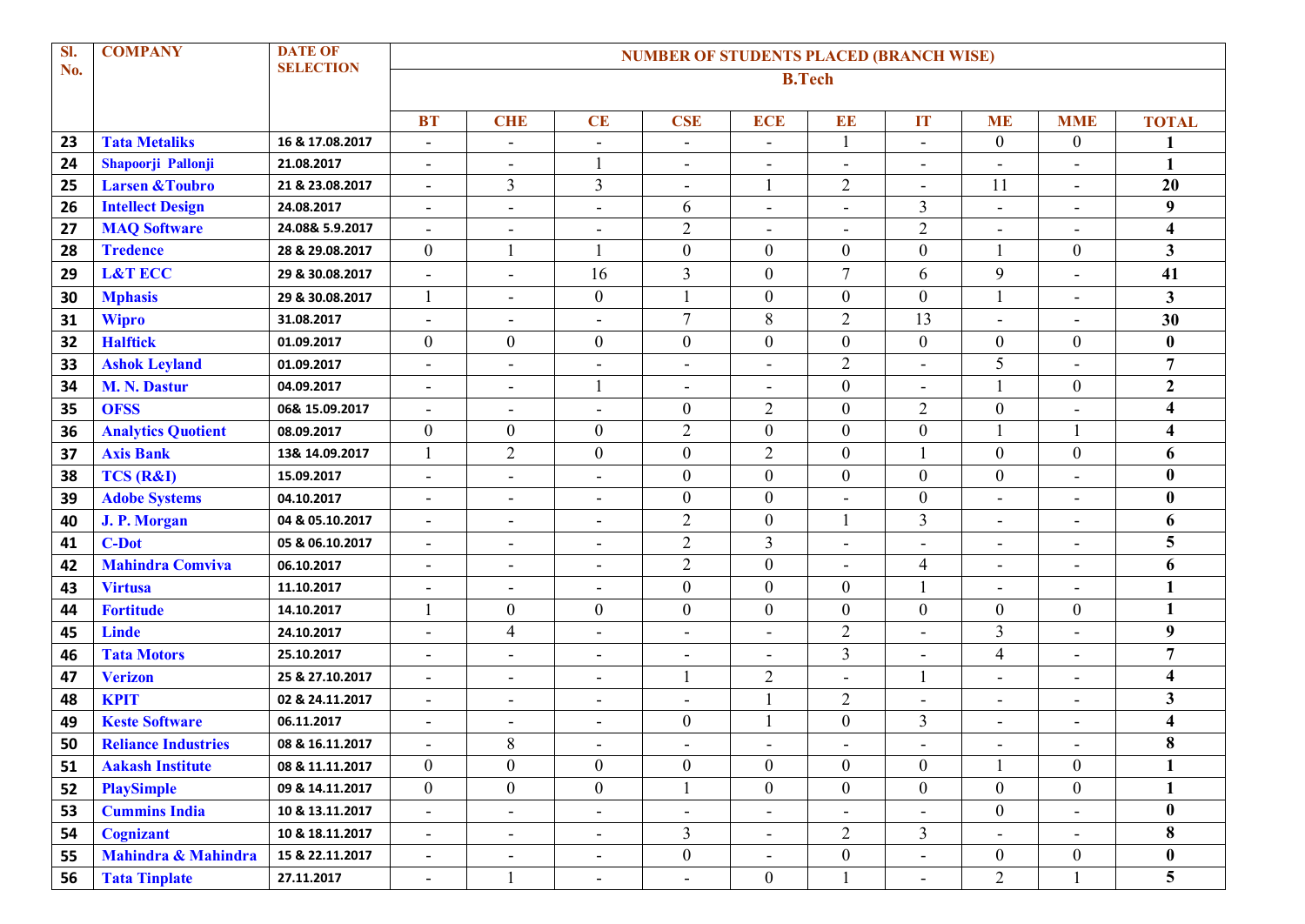| Sl. | <b>COMPANY</b>               | <b>DATE OF</b>   | <b>NUMBER OF STUDENTS PLACED (BRANCH WISE)</b> |                          |                          |                          |                          |                          |                              |                          |                          |                         |  |
|-----|------------------------------|------------------|------------------------------------------------|--------------------------|--------------------------|--------------------------|--------------------------|--------------------------|------------------------------|--------------------------|--------------------------|-------------------------|--|
| No. |                              | <b>SELECTION</b> | <b>B.Tech</b>                                  |                          |                          |                          |                          |                          |                              |                          |                          |                         |  |
|     |                              |                  | <b>BT</b>                                      | <b>CHE</b>               | CE                       | <b>CSE</b>               | <b>ECE</b>               | EE                       | IT                           | <b>ME</b>                | <b>MME</b>               | <b>TOTAL</b>            |  |
| 57  | <b>Vedanta</b>               | 30.11.2017       | ٠                                              | 5                        | $\blacksquare$           | $\blacksquare$           | $\blacksquare$           | $\overline{4}$           | L,                           | 5                        | 12                       | 26                      |  |
| 58  | <b>Wacker</b>                | 01 & 07.12.2017  | ÷                                              | $\blacksquare$           |                          | $\sim$                   | $\blacksquare$           | $\overline{\phantom{a}}$ | $\overline{a}$               | $\mathbf{1}$             | $\blacksquare$           |                         |  |
| 59  | <b>Samsung R&amp; D</b>      | 04 & 05.12.2017  | $\blacksquare$                                 | $\overline{\phantom{a}}$ | $\blacksquare$           | $\boldsymbol{0}$         |                          | $\blacksquare$           |                              | $\blacksquare$           | $\overline{\phantom{a}}$ | $\overline{2}$          |  |
| 60  | <b>Sokrati</b>               | 05.12.2017       | $\overline{0}$                                 | $\mathbf{0}$             | $\overline{0}$           | $\boldsymbol{0}$         | $\mathbf{0}$             | $\overline{0}$           | $\overline{0}$               | $\overline{0}$           | $\mathbf{0}$             | $\bf{0}$                |  |
| 61  | <b>Sankalp Semiconductor</b> | 08.12.2017       | $\overline{a}$                                 | Ē,                       |                          | $\blacksquare$           | $\boldsymbol{0}$         | $\boldsymbol{0}$         |                              |                          |                          | $\bf{0}$                |  |
| 62  | <b>Pathfinder</b>            | 11.12.2017       |                                                | $\boldsymbol{0}$         | $\overline{0}$           | $\boldsymbol{0}$         | $\boldsymbol{0}$         | $\overline{1}$           | $\boldsymbol{0}$             | $\boldsymbol{0}$         |                          | $\mathbf{3}$            |  |
| 63  | Pradan                       | 12 & 13.12.2017  | $\overline{7}$                                 | $\overline{2}$           | $\overline{0}$           | $\boldsymbol{0}$         | $\boldsymbol{0}$         | $\boldsymbol{0}$         | $\boldsymbol{0}$             | $\mathbf{1}$             |                          | 11                      |  |
| 64  | <b>Intas Pharmaceuticals</b> | 13 & 18.12.2017  | $\overline{4}$                                 |                          | $\blacksquare$           | $\sim$                   |                          | $\blacksquare$           | Ĭ.                           | $\blacksquare$           | L.                       | $\overline{\mathbf{4}}$ |  |
| 65  | <b>Haldia Petrochemicals</b> | 15.12.2017       | $\blacksquare$                                 | $\overline{3}$           | $\blacksquare$           | $\overline{\phantom{a}}$ | $\overline{\phantom{a}}$ | $\overline{\phantom{a}}$ | ÷                            | $\boldsymbol{0}$         | $\blacksquare$           | 3                       |  |
| 66  | <b>Ola Cabs</b>              | 15.12.2018       | $\blacksquare$                                 | $\blacksquare$           | $\blacksquare$           | $\boldsymbol{0}$         | $\blacksquare$           | $\overline{\phantom{a}}$ | $\overline{\phantom{a}}$     | $\overline{\phantom{a}}$ | $\overline{\phantom{a}}$ | $\bf{0}$                |  |
| 67  | <b>Tejas Networks</b>        | 18.12.2017       | Ξ.                                             | $\blacksquare$           | $\overline{\phantom{a}}$ | $\overline{2}$           | $\boldsymbol{0}$         | $\blacksquare$           | $\boldsymbol{0}$             | $\blacksquare$           | $\blacksquare$           | $\overline{2}$          |  |
| 68  | <b>Tractors India</b>        | 20.12.2017       | $\blacksquare$                                 | $\overline{\phantom{a}}$ | $\blacksquare$           | $\overline{\phantom{a}}$ | $\blacksquare$           | $\overline{2}$           | Ĭ.                           | $8\,$                    | $\overline{\phantom{a}}$ | 10                      |  |
| 69  | <b>Darwin Labs</b>           | 20 & 27.12.2017  | $\blacksquare$                                 | $\blacksquare$           | $\blacksquare$           | $\boldsymbol{0}$         | $\boldsymbol{0}$         | $\boldsymbol{0}$         | $\boldsymbol{0}$             | $\blacksquare$           | $\overline{\phantom{a}}$ | $\bf{0}$                |  |
| 70  | <b>Reliance Jio(R&amp;D)</b> | 21.12.2017       | ÷,                                             | $\blacksquare$           | $\overline{\phantom{a}}$ | $\overline{4}$           | $\overline{\phantom{a}}$ | $\blacksquare$           |                              | $\blacksquare$           | $\blacksquare$           | 5                       |  |
| 71  | <b>Resonance</b>             | 26.12.2017       |                                                | $\boldsymbol{0}$         | $\overline{0}$           | $\boldsymbol{0}$         | $\boldsymbol{0}$         | $\boldsymbol{0}$         |                              | $\boldsymbol{0}$         | $\overline{2}$           | $\overline{\mathbf{4}}$ |  |
| 72  | <b>Nuvoco</b>                | 27.12.2017       | $\blacksquare$                                 |                          |                          | $\blacksquare$           | $\blacksquare$           | $\overline{2}$           | Ĭ.                           | 3                        | $\overline{a}$           | 6                       |  |
| 73  | Godrej                       | 28.12.2017       | $\blacksquare$                                 | $\blacksquare$           | $\boldsymbol{0}$         | $\blacksquare$           | $\blacksquare$           | $\blacksquare$           | L,                           | $\boldsymbol{0}$         | $\blacksquare$           | $\bf{0}$                |  |
| 74  | <b>JSL</b>                   | 02.01.2018       | Ξ.                                             |                          | $\overline{\phantom{a}}$ | $\blacksquare$           | $\overline{\phantom{a}}$ | $\mathfrak{Z}$           | ÷                            | $\overline{2}$           | $\overline{3}$           | 9                       |  |
| 75  | <b>Reliance Jio (Net)</b>    | 04.01.2018       | $\overline{a}$                                 | $\blacksquare$           | $\blacksquare$           | $\overline{2}$           | $\overline{2}$           | $\overline{\phantom{a}}$ | Ē,                           | $\blacksquare$           | L,                       | $\overline{\mathbf{4}}$ |  |
| 76  | <b>HSBC</b>                  | 06 & 08.01.2018  |                                                | $\boldsymbol{0}$         | $\boldsymbol{0}$         | $\boldsymbol{0}$         | $\boldsymbol{0}$         | $\boldsymbol{0}$         | $\overline{0}$               | $\overline{0}$           | $\boldsymbol{0}$         | 1                       |  |
| 77  | <b>Eveready</b>              | 06.01.2018       | ÷                                              | $\boldsymbol{0}$         |                          | $\overline{\phantom{a}}$ |                          | $\overline{\phantom{a}}$ | Ĭ.                           | $\overline{0}$           |                          | $\bf{0}$                |  |
| 78  | <b>Gyansetu</b>              | 09.01.2018       |                                                | $\mathbf{0}$             | $\overline{0}$           | $\boldsymbol{0}$         | $\mathbf{0}$             | $\boldsymbol{0}$         | $\boldsymbol{0}$             | $\boldsymbol{0}$         | $\mathbf{0}$             | 1                       |  |
| 79  | <b>Glocal Health</b>         | 10.01.2018       | $\overline{\phantom{a}}$                       | $\blacksquare$           | $\overline{\phantom{a}}$ |                          |                          | $\blacksquare$           | $\overline{0}$               | $\blacksquare$           | $\overline{\phantom{a}}$ | $\overline{2}$          |  |
| 80  | <b>Suez Water</b>            | 11.01.2018       | ٠                                              |                          | $\overline{\phantom{a}}$ | $\overline{\phantom{a}}$ |                          | $\blacksquare$           |                              | $\boldsymbol{0}$         |                          | $\mathbf{1}$            |  |
| 81  | <b>Anglo Eastern</b>         | 12.01.2018       | $\blacksquare$                                 | $\blacksquare$           | $\overline{\phantom{a}}$ | $\blacksquare$           | $\boldsymbol{0}$         | $\boldsymbol{0}$         | L,                           | $\mathbf{1}$             | $\overline{a}$           | $\mathbf{1}$            |  |
| 82  | <b>Dxcorr</b>                | 13.01.2018       | $\blacksquare$                                 | $\blacksquare$           | $\blacksquare$           | $\blacksquare$           |                          |                          | $\boldsymbol{0}$             | $\blacksquare$           | $\overline{\phantom{a}}$ | $\overline{2}$          |  |
| 83  | <b>Simplex</b>               | 17.01.2018       | $\overline{\phantom{a}}$                       | $\overline{\phantom{a}}$ | 6                        | $\overline{\phantom{a}}$ | $\overline{\phantom{a}}$ | $\overline{\phantom{a}}$ | ۰                            | $\overline{\phantom{a}}$ | $\overline{a}$           | 6                       |  |
| 84  | <b>Matix</b>                 | 18.01.2018       | Ξ.                                             | $\overline{2}$           |                          | $\overline{a}$           | $\blacksquare$           | $\overline{\phantom{a}}$ | ÷                            | $\overline{\phantom{a}}$ | $\overline{\phantom{a}}$ | $\overline{2}$          |  |
| 85  | <b>Tata Hitachi</b>          | 18.01.2018       | ۰                                              | $\overline{\phantom{a}}$ |                          | $\overline{\phantom{a}}$ | $\blacksquare$           | $\overline{\phantom{a}}$ | $\qquad \qquad \blacksquare$ | $\boldsymbol{0}$         | $\overline{\phantom{a}}$ | $\bf{0}$                |  |
| 86  | <b>IOCL</b>                  | 21 & 22.01.2018  | -                                              | $\blacksquare$           | $\blacksquare$           |                          | $\blacksquare$           | 5                        |                              | 5                        | $\overline{\phantom{a}}$ | $\overline{10}$         |  |
| 87  | <b>Accenture</b>             | 23.01.2018       | $\blacksquare$                                 | $\overline{\phantom{a}}$ | $\overline{\phantom{a}}$ | $\overline{4}$           | 2                        | $\boldsymbol{0}$         | $\boldsymbol{0}$             | $\overline{\phantom{a}}$ | $\overline{\phantom{a}}$ | 6                       |  |
| 88  | <b>BPCL</b>                  | 29 & 31.01.2018  | $\blacksquare$                                 | 1                        | $\overline{\phantom{a}}$ | $\overline{\phantom{a}}$ | $\blacksquare$           | $\mathbf{1}$             | $\overline{\phantom{0}}$     | $\mathbf{1}$             | $\overline{\phantom{a}}$ | $\overline{\mathbf{3}}$ |  |
| 89  | <b>PCTL</b>                  | 06 & 07.02.2018  | $\blacksquare$                                 | $\overline{\phantom{a}}$ | 6                        | $\overline{\phantom{a}}$ | $\overline{\phantom{a}}$ | $\overline{\phantom{a}}$ | ۰                            | 3                        | $\overline{\phantom{a}}$ | 9                       |  |
| 90  | <b>Azim Premji</b>           | 13.02.2018       | $\mathbf{0}$                                   | $\boldsymbol{0}$         | 1                        | $\boldsymbol{0}$         | $\boldsymbol{0}$         | $\boldsymbol{0}$         | $\boldsymbol{0}$             | $\overline{0}$           | $\mathbf{0}$             |                         |  |
| 91  | <b>M-Junction</b>            | 13 & 14.02.2018  | $\blacksquare$                                 | $\blacksquare$           | $\overline{\phantom{a}}$ | $\boldsymbol{0}$         | $\overline{2}$           | $\blacksquare$           |                              | $\blacksquare$           | $\overline{\phantom{a}}$ | $\overline{\mathbf{3}}$ |  |